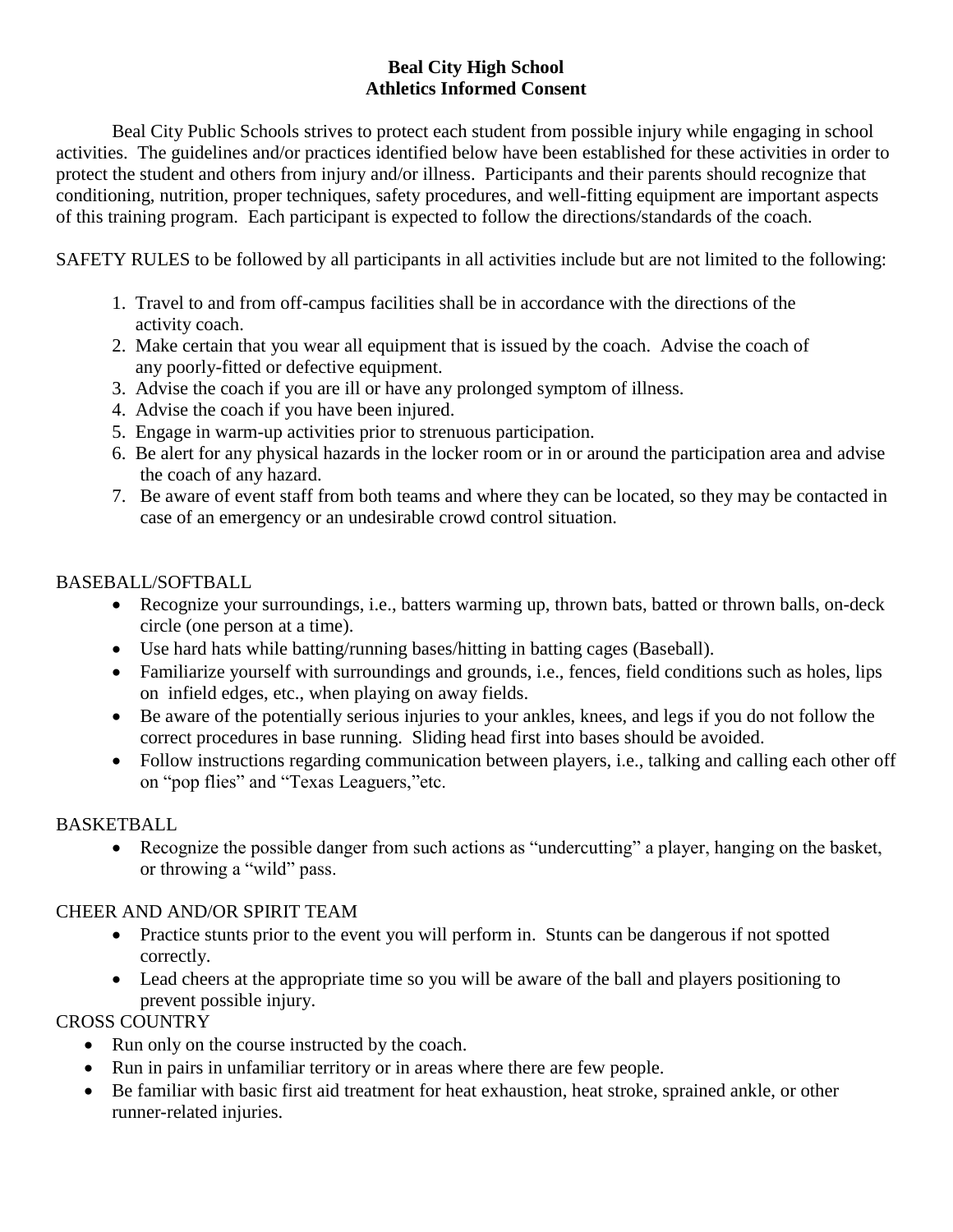## FOOTBALL

- Tackling and blocking techniques are basically the same. Contact is to be made above the belt, but not initially with the helmet. The player should always be in a position of balance, knees bent, back straight, body slightly bent forward, head up and the target area as near to the body as possible with the main contact being made with the shoulder. When properly blocking or tackling an opponent, contact with your helmet will naturally result. Therefore, technique is most important in order to prevent or reduce the likelihood of injury.
- Blocking and tackling without keeping the helmet as close to the body as possible may result in a shoulder injury or a separation or a pinched nerve in the neck area. Injuries as a result of improper techniques can range from minor to disabling or even death. Improper body alignment can put the spinal column in a vulnerable position for injury. The development of strength in the neck muscles through isometric-type exercises will enable the participant to hold his/her head up even after getting tired during a workout or contest.
- Strained muscle injuries can range from ankle injures to serious knee injuries requiring surgery. The rules have made blocking below the waist (outside a two-yard by four-yard area next to the football) illegal.
- Cleats are restricted to no more than one-half inch to further help prevent knee injuries. A runner with the ball, however, may be tackled around the legs.
- In tackling, the rules prohibit initial contact with the helmet or grabbing the face mask on the edge of the helmet. Initial helmet contact may result in a bruise, dislocation, broken bone, head injury, or internal injury to organs such as kidneys, spleen, bladder, etc. Grabbing the face mask or helmet edge may result in a neck injury which could range from a muscle strain to a dislocation, nerve injury, or spinal column damage which could cause paralysis or death.
- An athlete is required to wear all issued equipment. If equipment is damaged or does not fit correctly, the athlete must inform his coach immediately before use. Shoulder pads, helmets, hip pads, and pants (including thigh pads and knee pads) must have fit properly and be used as intended.
- A shoulder pad which is too small will leave the shoulder point vulnerable to bruises or separations. A shoulder pad that is too tight in the neck area may result in a possible pinched nerve. A shoulder pad which is too large will leave the neck area poorly protected and will slide on the shoulders, making them vulnerable to bruises or separations. Helmets must fit snugly at the contact points: front, back, and top of head. The helmet must be safety "NOCSAE" branded, the chin-straps must be fastened, and the cheek pads must be of the proper thickness. A fit which is too loose could result in headaches, a concussion, a face injury such as a broken nose or cheekbone, a serious neck injury, paralysis or even death.

# TRACK AND FIELD

- Recognize the safety rules for restricted areas, e.g., discus, shot put, and pole vault. These areas must be supervised.
- Stay on the designated running courses.
- Check equipment, apparatus, field and pits thoroughly before each use, e.g., debris in jumping pits, placement of standards.

# VOLLEYBALL

Be aware of court surroundings, i.e., obstacles, projections, bleachers, standards, etc.

## **Please keep this portion of the informed consent document for your records. Complete and sign the attached form and return to your respective coach or athletic office personnel.**